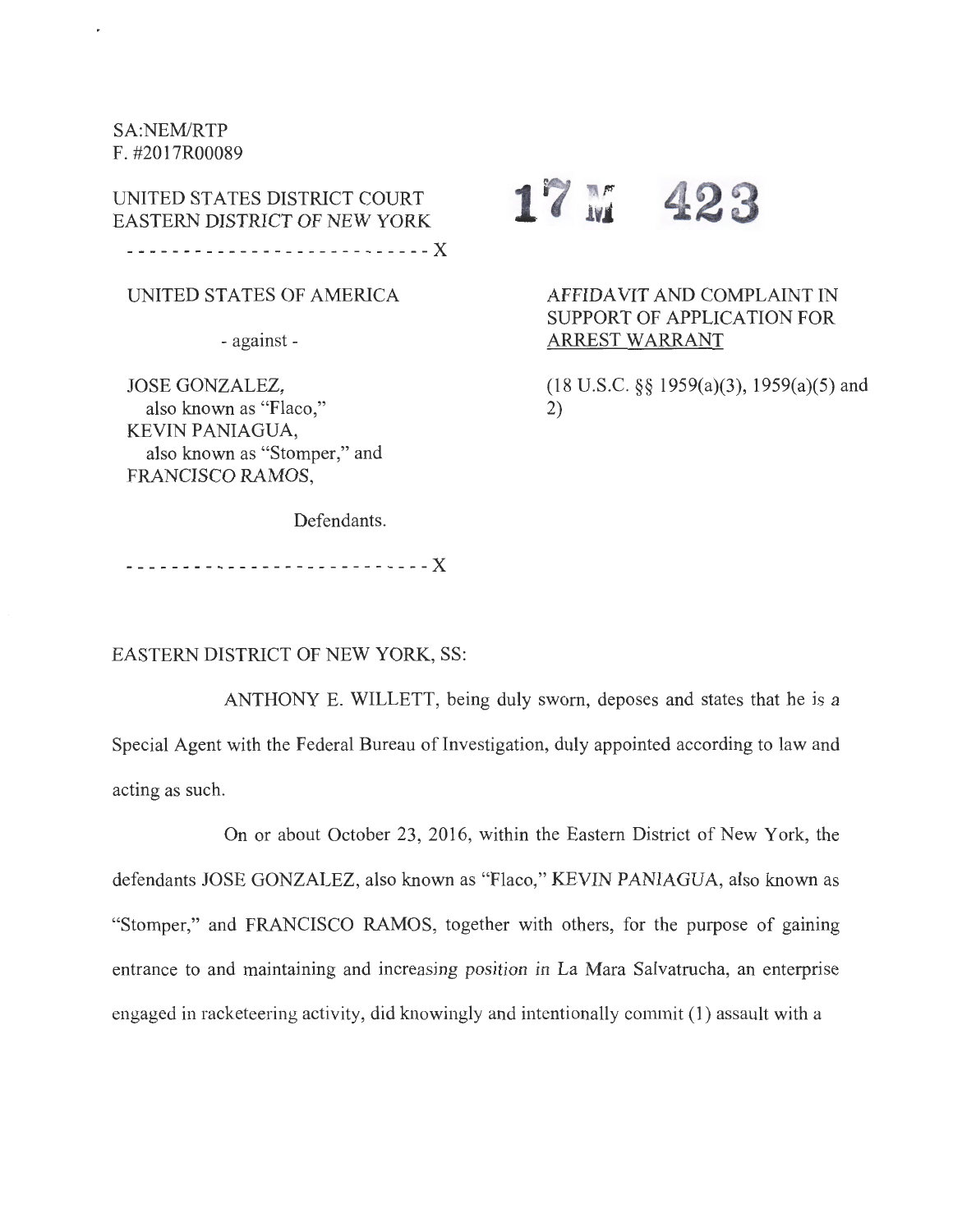dangerous weapon and (2) assault resulting in serious bodily injury of John Doe, an individual whose identity is known to the undersigned, in violation of New York Penal Law Sections 120.05 and 20.

(Title 18, United States Code, Sections 1959(a)(3) and 2)

On or about October 23, 2016, within the Eastern District of New York and elsewhere, the defendants JOSE GONZALEZ, also known as "Flaco," KEVIN PANIAGUA, also known as "Stomper," and FRANCISCO RAMOS, together with others, for the purpose of gaining entrance to and maintaining and increasing position in La Mara Salvatrucha, an enterprise engaged in racketeering activity, did knowingly and intentionally attempt to murder an individual, to wit: John Doe, in violation of New York Penal Law Section 125.25 and 105.15.

(Title 18, United States Code, Sections 1959(a)(5) and 2)

On or about October 23, 2016, within the Eastern District of New York and elsewhere, the defendants JOSE GONZALEZ, also known as "Flaco," KEVIN PANIAGUA, also known as "Stomper," and FRANCISCO RAMOS, together with others, did knowingly and intentionally discharge a firearm during and in relation to one or more crimes of violence, to wit: the crimes set forth above.

(Title 18, United States Code, Sections  $924(c)(1)(A)(i)$ ,  $924(c)(1)(A)(iii)$ , 2 and 3551 et seq.)

The source of your deponent's information and the grounds for his belief are as follows:<sup>1</sup>

 $\mathbf{1}$ Because the purpose of this Complaint is to set forth only those facts necessary to establish probable cause to arrest, I have not described all the relevant facts and circumstances of which I am aware.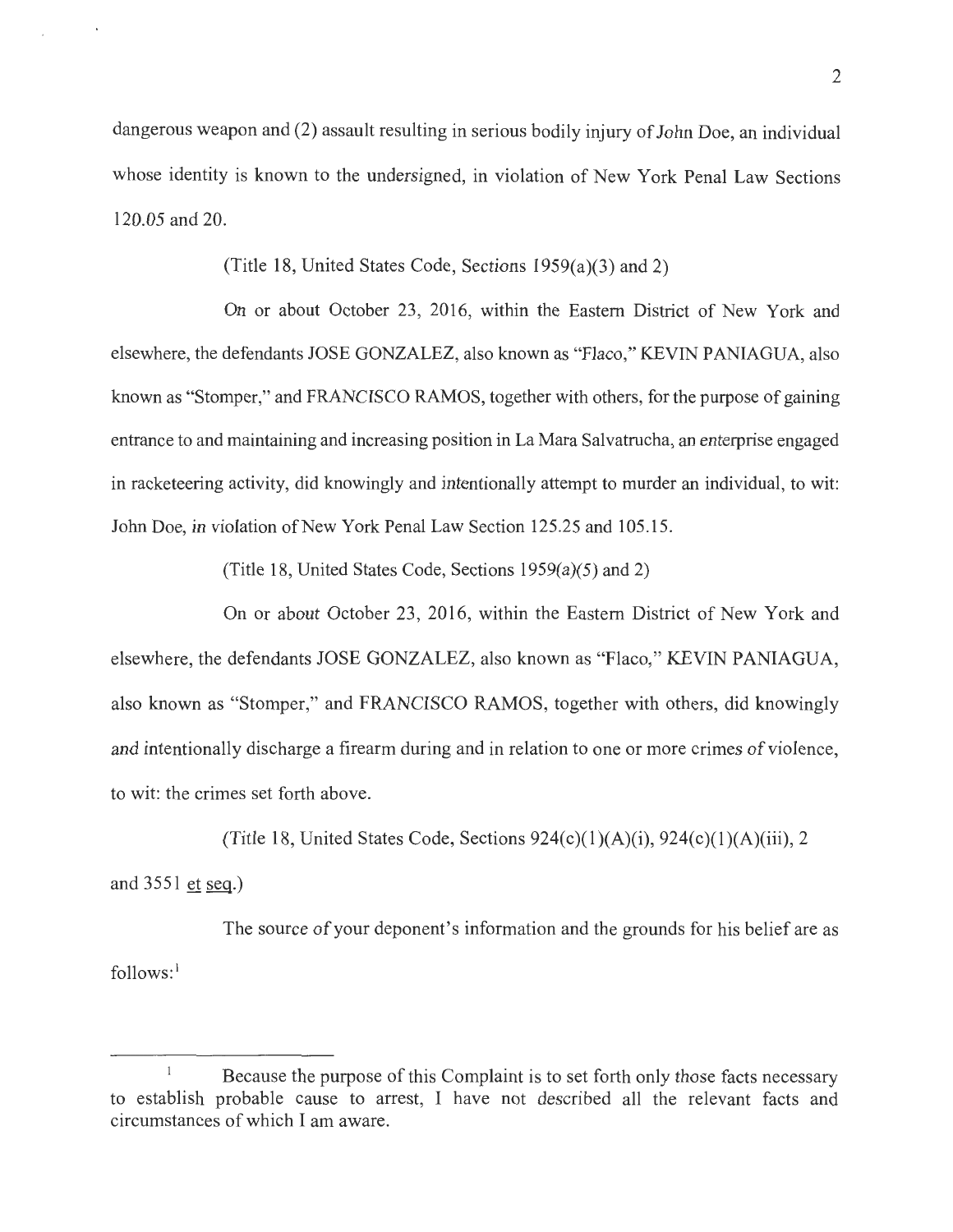1. I have been a Special Agent with the Federal Bureau of Investigation ("FBI") for more than seventeen years. I am currently assigned to Squad C-13 in the New York Field Office, Brooklyn/Queens Resident Agency, where I investigate gangs, narcotics trafficking, firearms trafficking, fraud and other offenses. During my tenure working for the FBI, I have participated in numerous investigations of criminal enterprises. I am familiar with the facts and circumstances set forth below from my participation in the investigation; my review of the investigative file, including the defendants' criminal history records; and from reports of other law enforcement officers involved in the investigation.

# The Enterprise

2. Based on information provided through the debriefing of cooperating witnesses and confidential informants, reviewing electronic surveillance, and speaking with other law enforcement agents, among others, I am aware of the following facts, among others, about La Mara Salvatrucha, also known as the "MS-13," (hereinafter the "MS-13" or the "enterprise").

3. MS-13 was a street gang comprised primarily of immigrants from Central America, with members located throughout Queens, New York, Long Island, New York, and elsewhere, divided into local chapters, or "cliques." MS-13, including its leadership, members and associates, constituted an "enterprise" as defined by Title 18, United States Code, Section 1959(b) $(2)$ , that is, a group of individuals associated in fact that was engaged in, and the activities of which affected, interstate and foreign commerce. The enterprise constituted an ongoing organization whose members functioned as a continuing unit for a common purpose of achieving the objectives of the enterprise.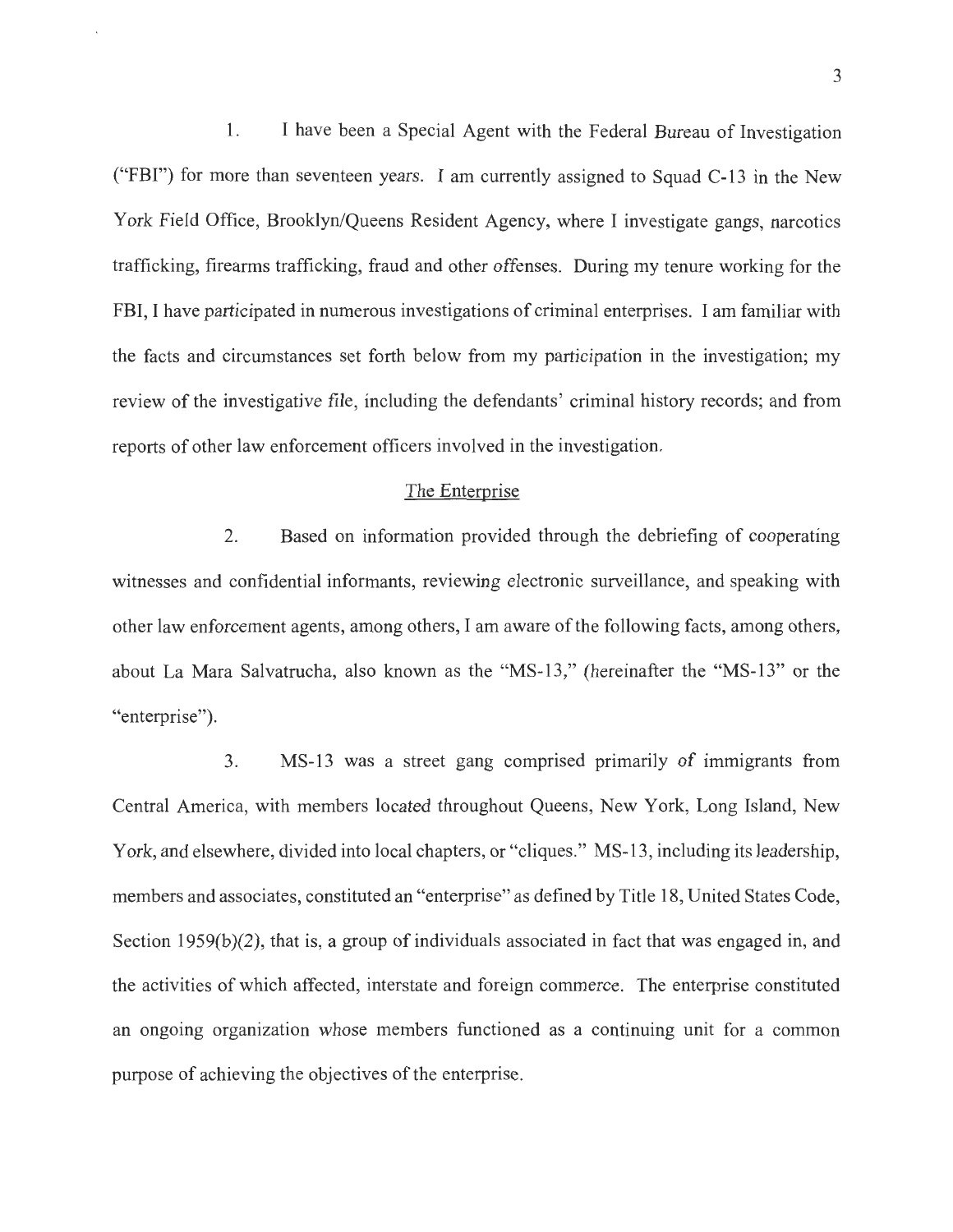4. MS-13, through its members and associates, engaged in racketeering activity, as defined in Title 18, United States Code, Sections 1959(b)(l) and 1961(1), that is, acts and threats involving murder, robbery and narcotics trafficking that are chargeable under New York Penal Law and punishable by imprisonment for more than one year, acts indictable under Title 18, United States Code, Section 1512 (witness tampering) and offenses involving narcotics trafficking punishable under Title 21, United States Code, Sections 841 and 846.

5. MS-13 routinely held meetings to plan criminal activity and members paid dues into a treasury. The treasury funds were used to purchase firearms, ammunition and to promote other illegal activity. Participation in criminal activity by a member, especially violence directed at rival gangs or MS-13 members or associates believed to have violated the gang's rules, increased the respect afforded to the member and could result in promotion to a leadership position. Members of the MS-13 sometimes signified their membership with the colors of blue and white, and with graffiti and tattoos reading, among other things, "13," "MS" and "MARA SALVATRUCHA," frequently written in gothic lettering. MS-13 members are frequently involved in violent altercations with members of rival gangs, including the 18th Street gang.

#### Purposes of the Enterprise

6. The purposes of the enterprise included the following:

a. Promoting and enhancing the prestige, reputation and position of the enterprise with respect to rival criminal organizations.

b. Preserving and protecting the power, territory and criminal ventures of the enterprise through the use of intimidation, threats of violence and acts of violence, including assault and murder.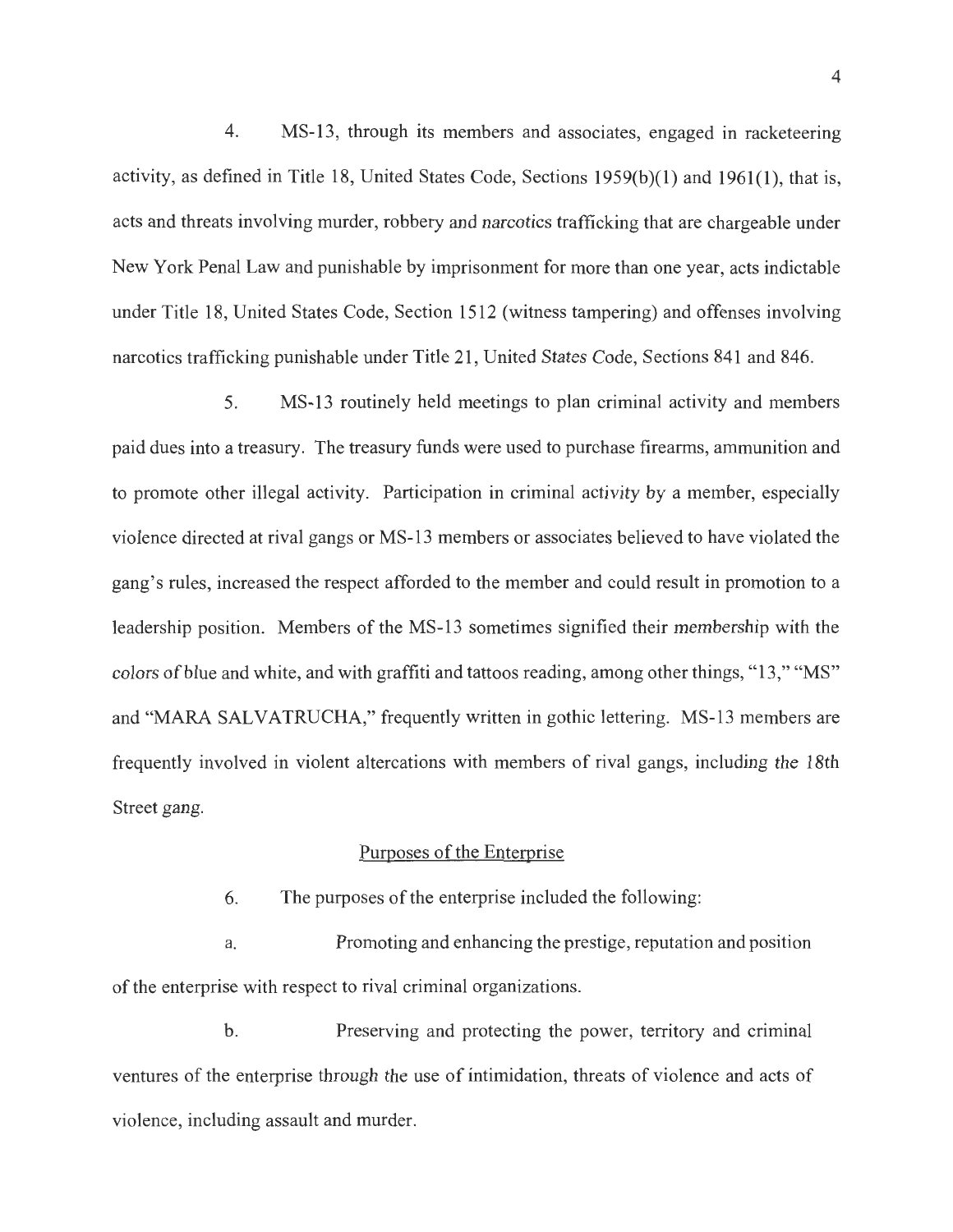C. Keeping victims and rivals in fear of the enterprise and its members and associates.

d. Enriching the members and associates of the enterprise through criminal activity, including robbery and narcotics trafficking.

e. Ensuring discipline within the enterprise and compliance with the enterprise's rules by members and associates through threats of violence and acts of violence.

# Means and Methods of the Enterprise

7. Among the means and methods by which members of MS-13 and their associates conducted and participated in the conduct of the affairs of the enterprise were the following:

a. Members ofMS-13 and their associates committed, attempted to commit and threatened to commit acts of violence, including murder, attempted murder, robbery and assault, to enhance the enterprise's prestige and protect and expand the enterprise's criminal operations.

b. Members of MS-13 and their associates used and threatened to use physical violence against various individuals, including members of rival criminal organizations and against MS-13 members or associates believed to have violated the enterprise's rules.

c. Members of MS-13 and their associates used, attempted to use and conspired to use robbery and narcotics trafficking as means of obtaining money.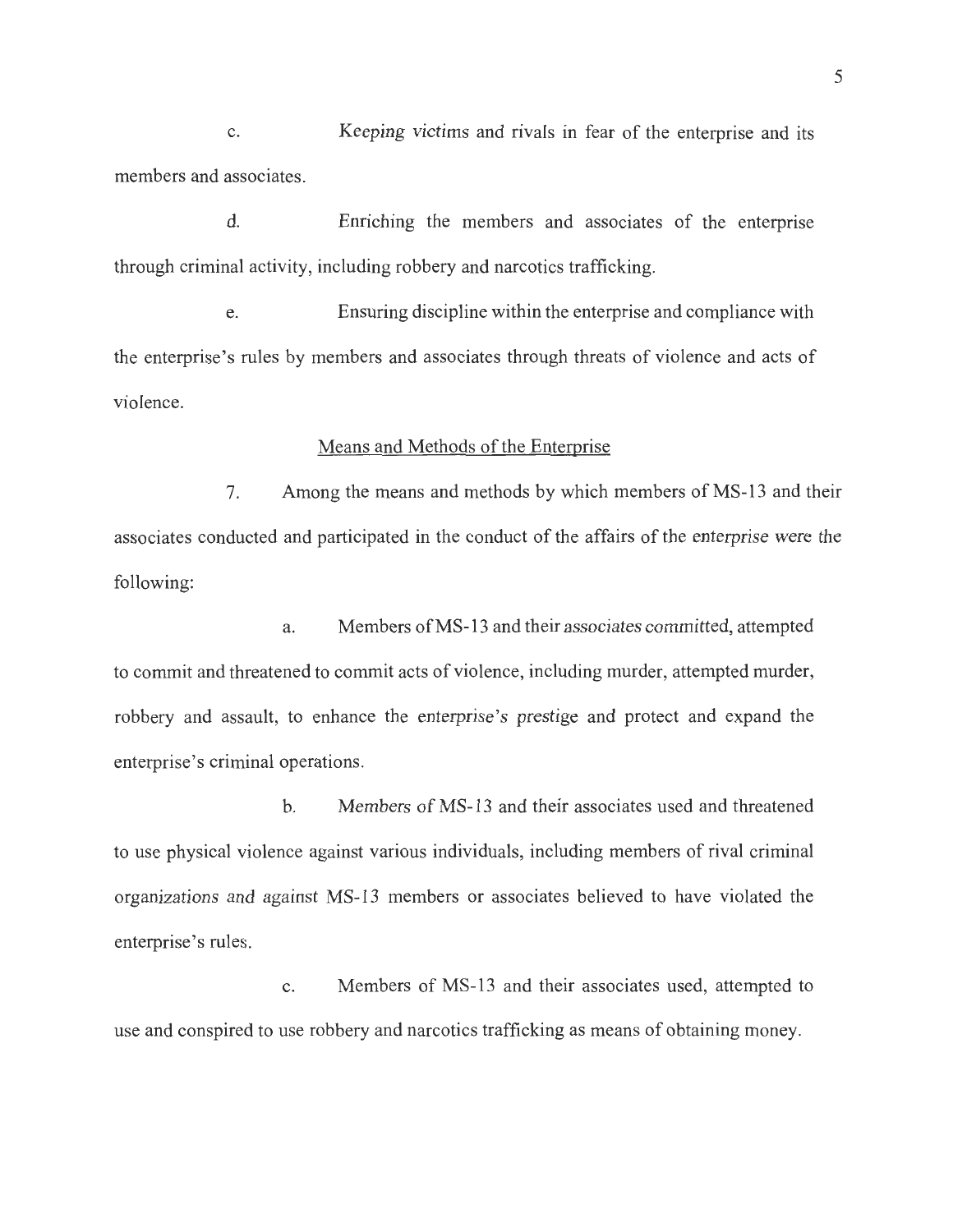#### The Defendants

8. The defendants JOSE GONZALEZ, also known as "Flaco," and KEVIN PANIAGUA, also known as "Stomper," were members of the MS-13. The defendant FRANCISCO RAMOS was an associate of the MS-13.

### Assault and Attempt to Murder the Victim

9. Based on my training, experience and participation in the investigation, I believe that the 18th Street gang is a gang comprised primarily of immigrants from Central America, with members located throughout Queens, New York and elsewhere, divided into local chapters or "cliques." I believe that MS-13 and 18th Street have an ongoing rivalry that has resulted in various historical acts of violence.

10. On or about October 23, 2016, in the vicinity of 179th Street and 90th A venue in Queens, New York, the defendants, GONZALEZ, PANIAGUA and RAMOS, and a fourth coconspirator ("CC-1") participated in a brutal attack on an individual (the "victim" or "John Doe"), known to the undersigned. Specifically, evidence shows that RAMOS drove GONZALEZ, PANIAGUA and CC-1 to the location where they carried out the assault. GONZALEZ, PANIAGUA and CC-1 punched and kicked the victim in the face and the body. During the attack, PANIAGUA removed a firearm from his person, shot the victim, and attempted to shoot him again in the head as he lay on the ground.

11. Based on records obtained from a hospital that treated the victim, as a result of the gunshot wound, the victim was paralyzed from the neck down.

12. Surveillance footage recovered from the vicinity of 179th Street and 90th Avenue in Queens, depicts GONZALEZ, PANIAGUA and CC-1 getting out of a vehicle and loitering on the street. The video further depicts the victim and at least three other individuals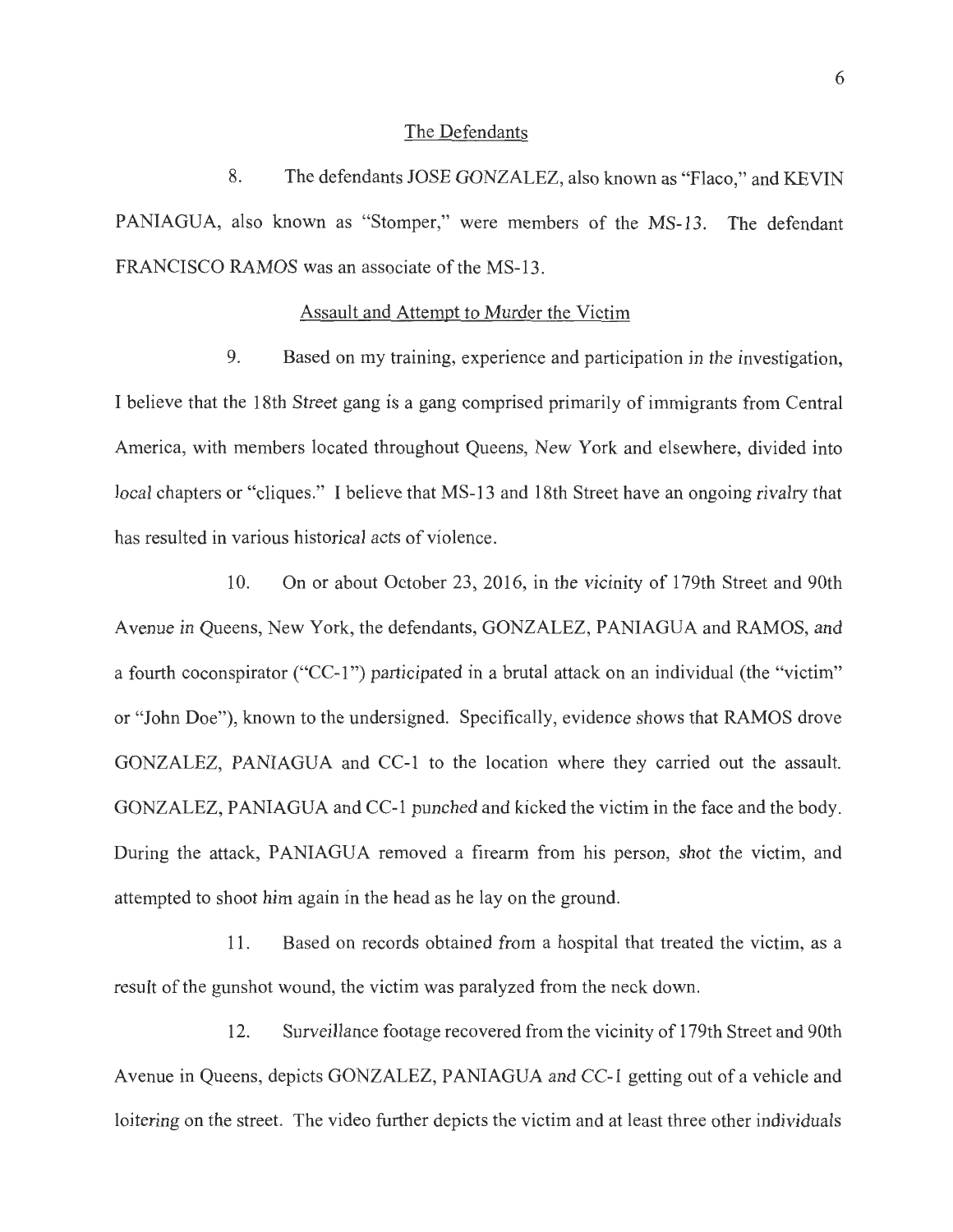walking east on 90th Avenue, between 179th Street and 180th Street. Thereafter, GONZALEZ, PANIAGUA and CC-1 can be observed verbally confronting and physically beating the victim. Shortly after the attack began, an individual who appears to be PANIAGUA can be observed producing a firearm and discharging it in the direction of the victim's head from close range. Thereafter, that individual (PANIAGUA) can be observed walking closer to the victim, who had fallen to the ground and attempting to shoot the victim again, at which time the gun appeared to malfunction.

13. On October 27, 2016, GONZALEZ was arrested by members of the New York City Police Department ("NYPD") for the above-described crime.<sup>2</sup> Following his arrest, GONZALEZ waived his Miranda rights and agreed to be interviewed. During an interview, which was video recorded, law enforcement showed GONZALEZ a photograph of the victim and asked if GONZALEZ knew the victim. GONZALEZ responded, in substance and in part, that he believed that the victim was a member of the 18th Street gang and that GONZALEZ had had a prior confrontation with the victim, and a separate confrontation with members of the 18th Street gang. GONZALEZ indicated that approximately one month earlier, the victim and his 18th Street associates brandished a knife at GONZALEZ. GONZALEZ also explained that, on another occasion prior to the incident involving the victim, 18th Street members brandished a machete at GONZALEZ. When GONZALEZ was shown a still photo from the surveillance video  $-$  referred to above  $-$  in which his face was visible, GONZALEZ denied

<sup>2</sup> GONZALEZ is currently charged in Queens County Supreme Court with, among other things, attempted murder, in violation of New York Penal Law Sections 110.00 and 125.25(1). GONZALEZ is currently in custody on these charges remanded without bail.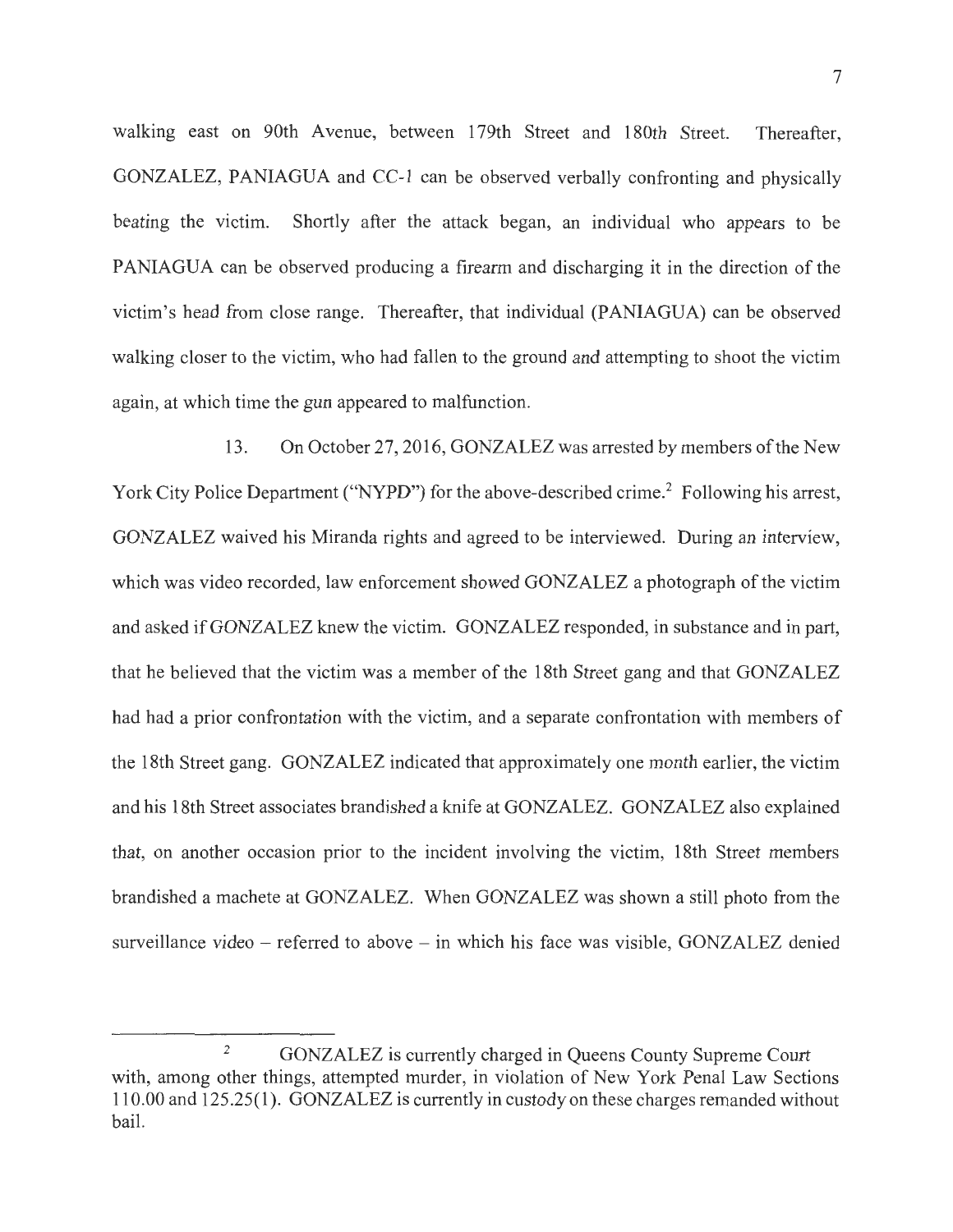being able to identify himself in the photograph. GONZALEZ also claimed that he had been in a bar at the time of the assault.

14. On November 6, 2016, while in the custody of the New York City Department of Corrections, GONZALEZ also confirmed that he was a member of MS-13 during a recorded telephone call.

15. NYPD officers arrested FRANCISCO RAMOS on November 4, 2016 for the above-described crime.<sup>3</sup> Following his arrest, RAMOS waived his Miranda rights and agreed to be interviewed. During an interview, RAMOS stated, in substance and part, that he knew that GONZALEZ, PANIAGUA and CC-1 were members of MS-13. RAMOS further stated that he had set up the victim to be 'jumped" and that he had served as the driver for GONZALEZ, PANIAGUA and CC-1.

16. NYPD officers arrested KEVIN PANIAGUA on November 15, 2016 for the above-described crime.<sup>4</sup> Following his arrest, KEVIN PANIAGUA waived his Miranda rights and agreed to be interviewed. During an interview with NYPD officers, which was video recorded, PANIAGUA stated, in substance and in part, that he shot the victim and tried to shoot the victim a second time, but that the firearm did not fire.

<sup>&</sup>lt;sup>3</sup> RAMOS is currently charged in Queens County Supreme Court with, among other things, attempted murder, in violation of New York Penal Law Sections 110.00 and 125.25(1). RAMOS is currently in custody on these charges remanded without bail.

<sup>4</sup>PANIAGUA is currently charged in Queens County Supreme Court with, among other things, attempted murder, in violation of New York Penal Law Sections 110.00 and 125.25(1). PANIAGUA is currently in custody on these charges remanded without bail.